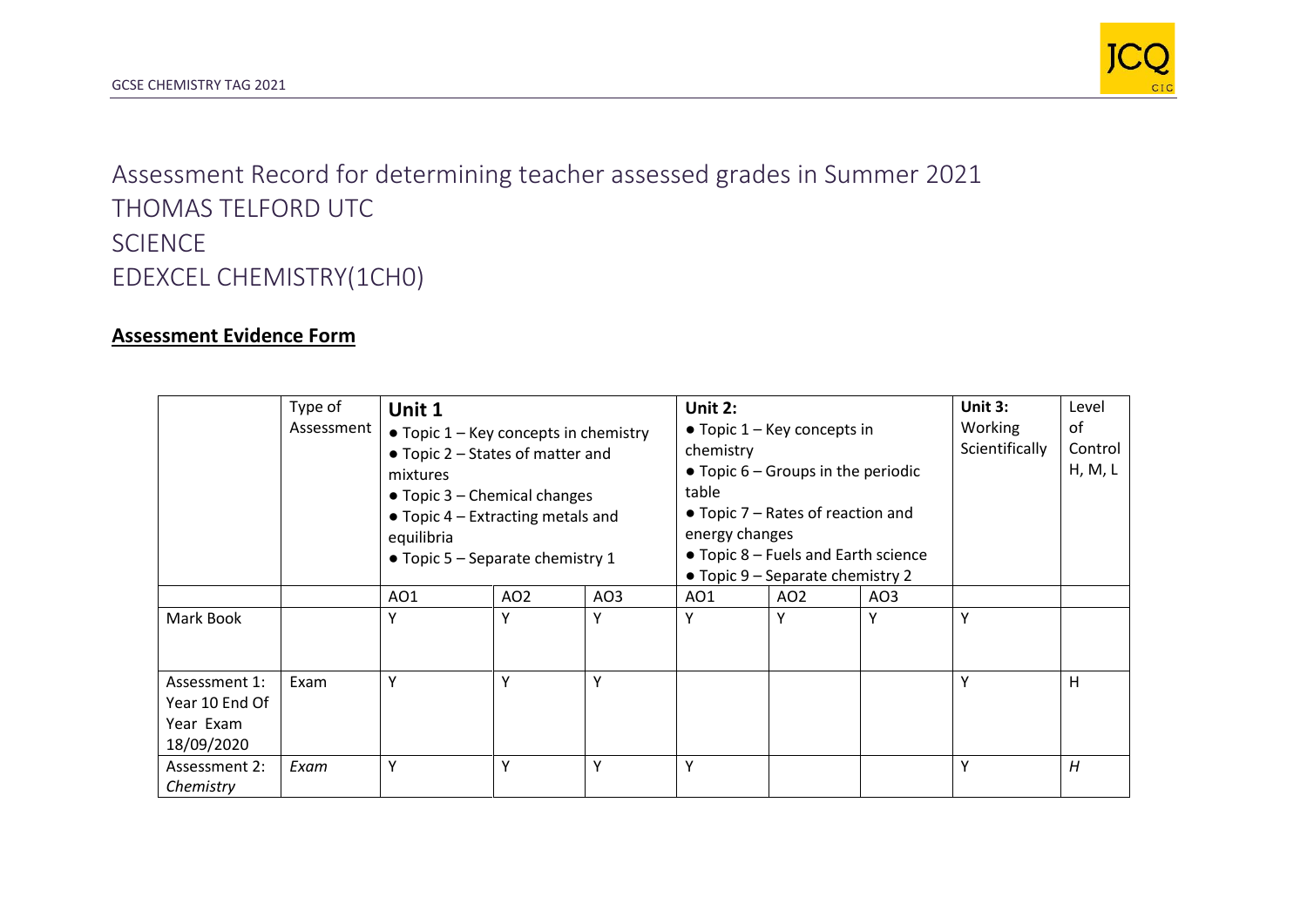

## GCSE CHEMISTRY TAG 2021

| Paper 1         |            |   |   |   |   |   |   |   |   |
|-----------------|------------|---|---|---|---|---|---|---|---|
| Mock Exam       |            |   |   |   |   |   |   |   |   |
| 8/12/2020       |            |   |   |   |   |   |   |   |   |
| Assessment 3:   | Exam       |   |   |   | Υ | Υ | Υ | Υ | H |
| Chemistry       |            |   |   |   |   |   |   |   |   |
| Paper 2         |            |   |   |   |   |   |   |   |   |
| Mock Exam       |            |   |   |   |   |   |   |   |   |
| 4/05/2021       |            |   |   |   |   |   |   |   |   |
| Assessment 4:   | Exam       |   |   |   | Y | Υ | Y | Υ | M |
| SC <sub>3</sub> | Answer     |   |   |   |   |   |   |   |   |
| Groups in the   |            |   |   |   |   |   |   |   |   |
| Periodic Table  |            |   |   |   |   |   |   |   |   |
| 11/5/2021       |            |   |   |   |   |   |   |   |   |
| Assessment 5:   | Exam       | Υ | Υ | Υ |   |   |   | Υ | M |
| SC <sub>9</sub> | Answer     |   |   |   |   |   |   |   |   |
| Atom Economy    |            |   |   |   |   |   |   |   |   |
| 10/5/2021       |            |   |   |   |   |   |   |   |   |
| Assessment 6:   | Exam       |   |   |   | Υ | Υ | Υ | Υ | M |
| SC16            | Answer     |   |   |   |   |   |   |   |   |
| Homologous      |            |   |   |   |   |   |   |   |   |
| Series          |            |   |   |   |   |   |   |   |   |
| 17/5/2021       |            |   |   |   |   |   |   |   |   |
| Assessment 7:   | Microsoft  | Υ | Υ | Υ | Υ | Y | Υ | Υ | L |
| Y11 Mid         | Forms      |   |   |   |   |   |   |   |   |
| Sessional       | Online     |   |   |   |   |   |   |   |   |
| Assessment      | Assessment |   |   |   |   |   |   |   |   |
| 9/2/2021        |            |   |   |   |   |   |   |   |   |

**If an assessment objective has been omitted at subject cohort level please briefly outline the reasons why:-**

**All assessment objectives have been covered by the evidence requested.**